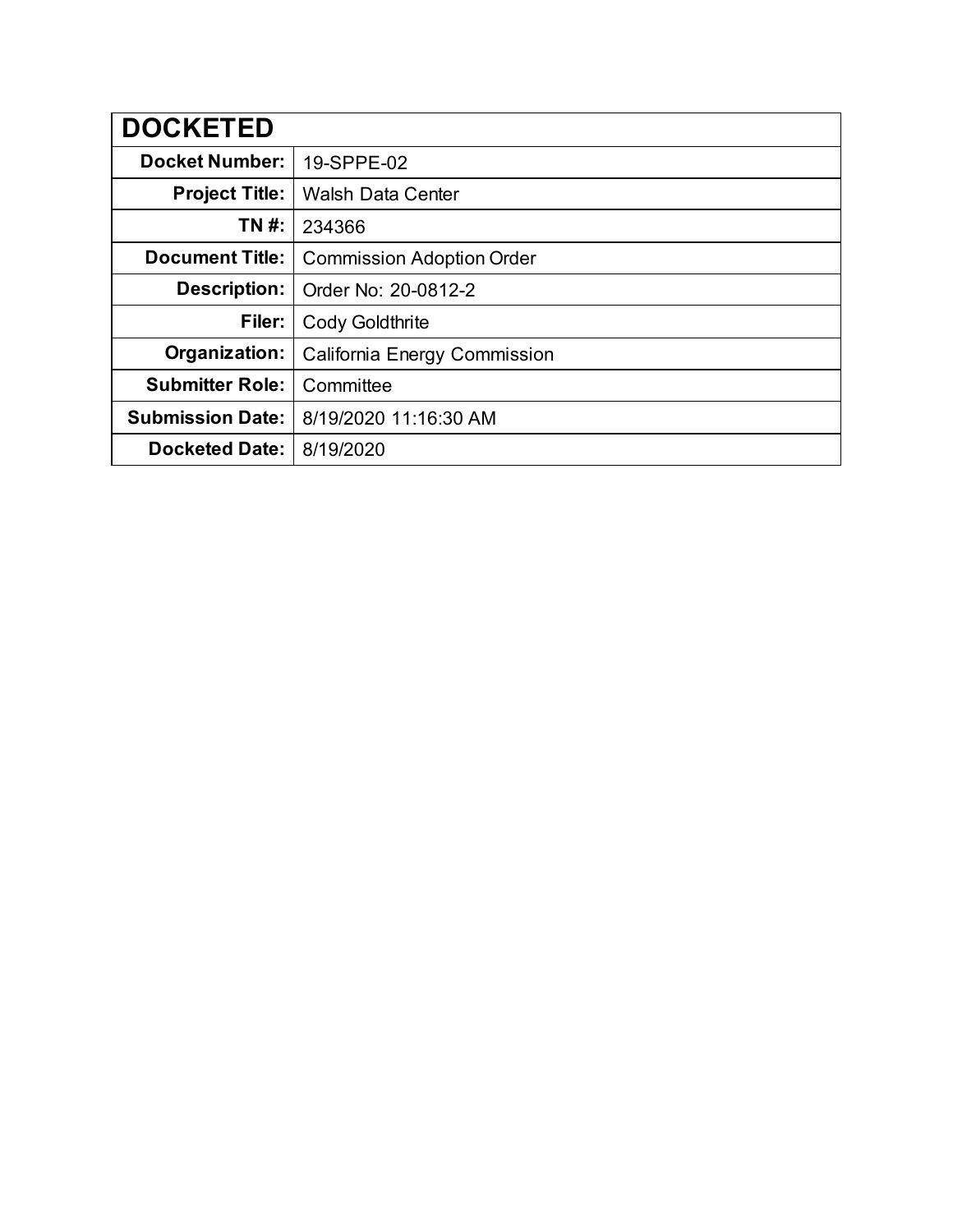

**State of California State Energy Resources Conservation and Development Commission 1516 Ninth Street, Sacramento, CA 95814 1-800-822-6228 – www.energy.ca.gov**

**APPLICATION FOR SMALL POWER PLANT EXEMPTION FOR THE:**

 **Docket No. 19-SPPE-02**

#### *WALSH BACKUP GENERATING FACILITY*

## **COMMISSION ADOPTION ORDER**

By this **ORDER**, the California Energy Commission (CEC) hereby adopts as its own Commission Decision the Committee Proposed Decision dated July 28, 2020. [1](#page-1-0)

The Commission Decision addresses the Application for a Small Power Plant Exemption submitted by 651 Walsh Partners, LLC (Applicant) for the Walsh Backup Generating Facility, which includes 32 3.0-megawatt and one 2.0-megawatt standby diesel generators (Backup Generators) as part of an uninterruptible power supply for the Walsh Data Center. The Walsh Data Center, the Backup Generators, and related activities, are collectively referred to herein as "the Project."

The Commission Decision is based upon the hearing record of these proceedings. The Initial Study/Mitigated Negative Declaration and the entire hearing record are on file in the CEC's Docket Unit, located at 1516 Ninth Street, Sacramento, CA, 95814, and are available for inspection by any interested person. The documents and other materials that make up the record of this proceeding relied upon in making this decision are also available online on the [CEC's web page](https://ww2.energy.ca.gov/sitingcases/walsh) at

https://ww2.energy.ca.gov/sitingcases/walsh/.

### **FINDINGS**

We hereby adopt the following findings pursuant to Public Resources Code sections 21000 et seq. and 25541 and applicable implementing regulations, in addition to those contained in the Commission Decision:

- 1. That the Backup Generators will not generate electricity in excess of 100megawatts.
- 2. The demolition, construction and operation activities of the Project will not create a substantial adverse impact on the environment.
- 3. The demolition, construction and operation activities of the Project will not create a

<span id="page-1-0"></span> $\overline{a}$ <sup>1</sup> TN 234026.